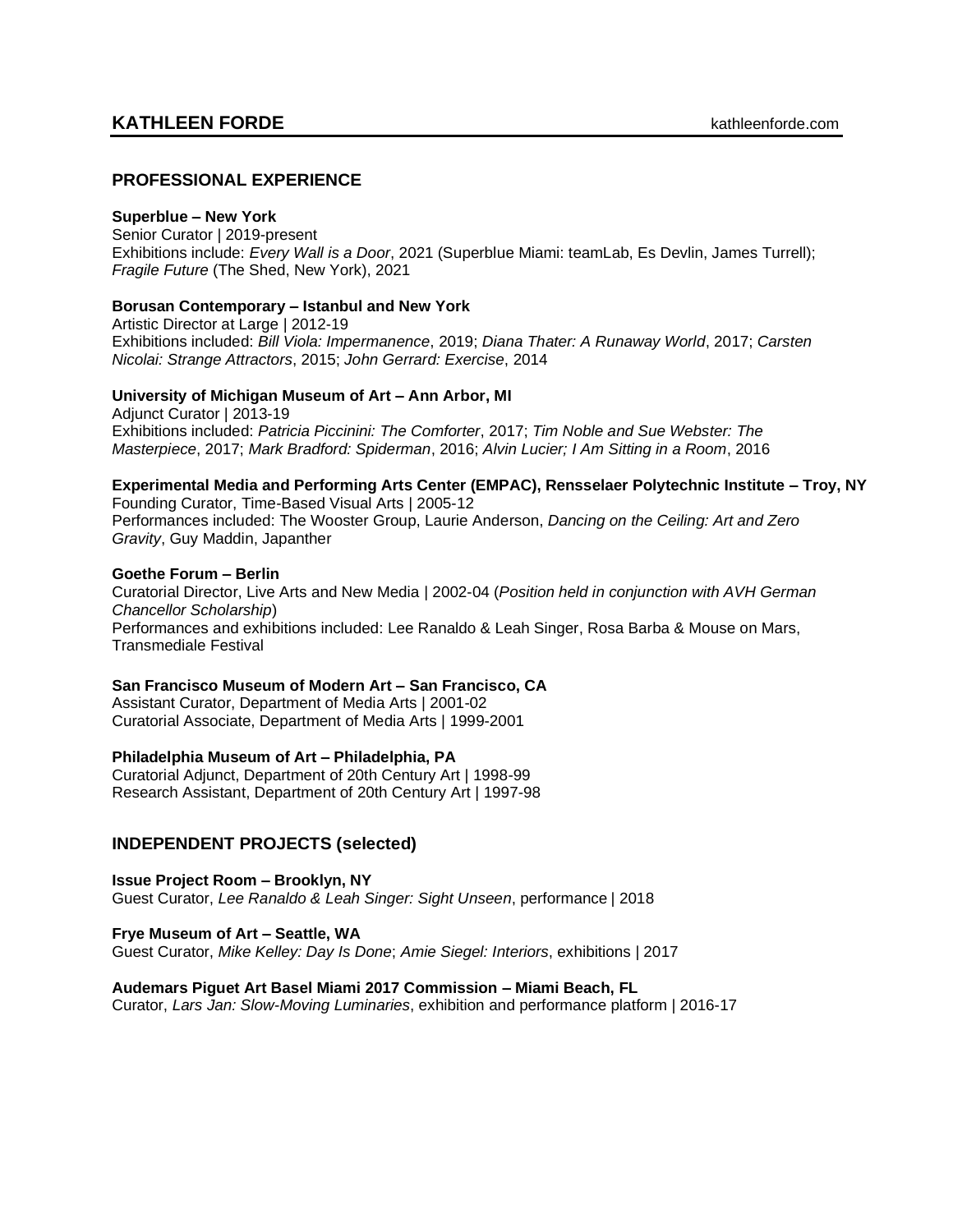**Sonic Protest Festival – Paris Barbican Centre – London Brooklyn Academy of Music – Brooklyn, NY** Creative Producer*, Jem Cohen: We Have an Anchor,* performance | 2013-15

**Yerba Buena Center for the Arts – San Francisco** Curatorial consultant, *Lynn Hershman: The Infinity Engine*, exhibition | 2013

**LaBoral Centro de Arte – Gijon, Spain Marco Museum – Vigo, Spain** Co-curator, *Presencia Activ*a*, An Active Presence*, group exhibition | 2012-13

## **JURIES** | **ADVISING** | **TEACHING**

The New School, NY— Adjunct Professor, MFA Thesis Seminar (Curatorial Studies), 2019 School of Visual Arts SVA—M.A. Program in Curatorial Practice, seminar guest lecturer, 2018 Thoma Foundation—Digital Arts Writing Award, Emerging and Established, juror, 2017 and 2018 Issue Project Room, Brooklyn, NY, board member, 2013-16 Sundance Institute—New Frontier Story Lab, adviser, 2014 Moving Image Art Fair, New York and Istanbul—Selection and Advisory Committee, 2013 and 2014 Creative Capital—Emerging Fields, lead program consultant/grantee retreat adviser & reader, 2012-13 NYSCA Distribution Grant Grantees, mentor, 2011 Philadelphia Exhibitions Initiative—PEW, panel for exhibition grants, 2010 NYU/Brooklyn Polytechnic Institute, Graduate Department of Media Studies, adjunct professor, Fall 2009

## **PUBLICATIONS**

"How to Assemble a Watch: The Art of Network Science," in *Hidden Patterns, Visualizing Networks at Barabasi Lab.* Berlin: Hatje Cantz, 2021.

"Beneath Them Was Forever," in *Beneath Them Was Forever* (exhibition catalogue), ed. Kathleen Forde. New York: The New School, 2019.

*Borusan Contemporary Art Collection Vol. 3: Collection in Conversation*, managing ed. Kathleen Forde. Istanbul: The Borusan Kocabiyik Foundation, 2017.

"The Invisible Oceans" (interview with Marina Zurkow), in *More&More* (exhibition catalogue). New York: bitforms gallery, 2016.

"In Conversation with Rafael Lozano-Hemmer," in *Rafael Lozano-Hemmer: Vicious Circular Breathing*  (exhibition catalogue), ed. Kathleen Forde. Istanbul: Borusan Contemporary, 2013.

"On Inspiration: An Interview with Daniel Canogar," in *Quadratura* (exhibition catalogue). A Coruña, Spain: Museo de Arte Contemporáneo Gas Natural Fenosa, 2012.

"Dancing on the Ceiling: Art & Zero Gravity," in *Dancing on the Ceiling: Art & Zero Gravity* (exhibition catalogue), ed. Kathleen Forde. Troy, NY: EMPAC, 2010.

"Digital Light Reflecting Life," in *Artificial Light: New Light-Based Sculpture and Installation Art*, ed. John B. Ravenal*.* Richmond, VA: VCUarts Anderson Gallery, 2007.

"What Sound Does a Color Make?" in *What Sound Does a Color Make?* (exhibition catalogue), ed. Kathleen Forde. New York: Independent Curators International, 2005.